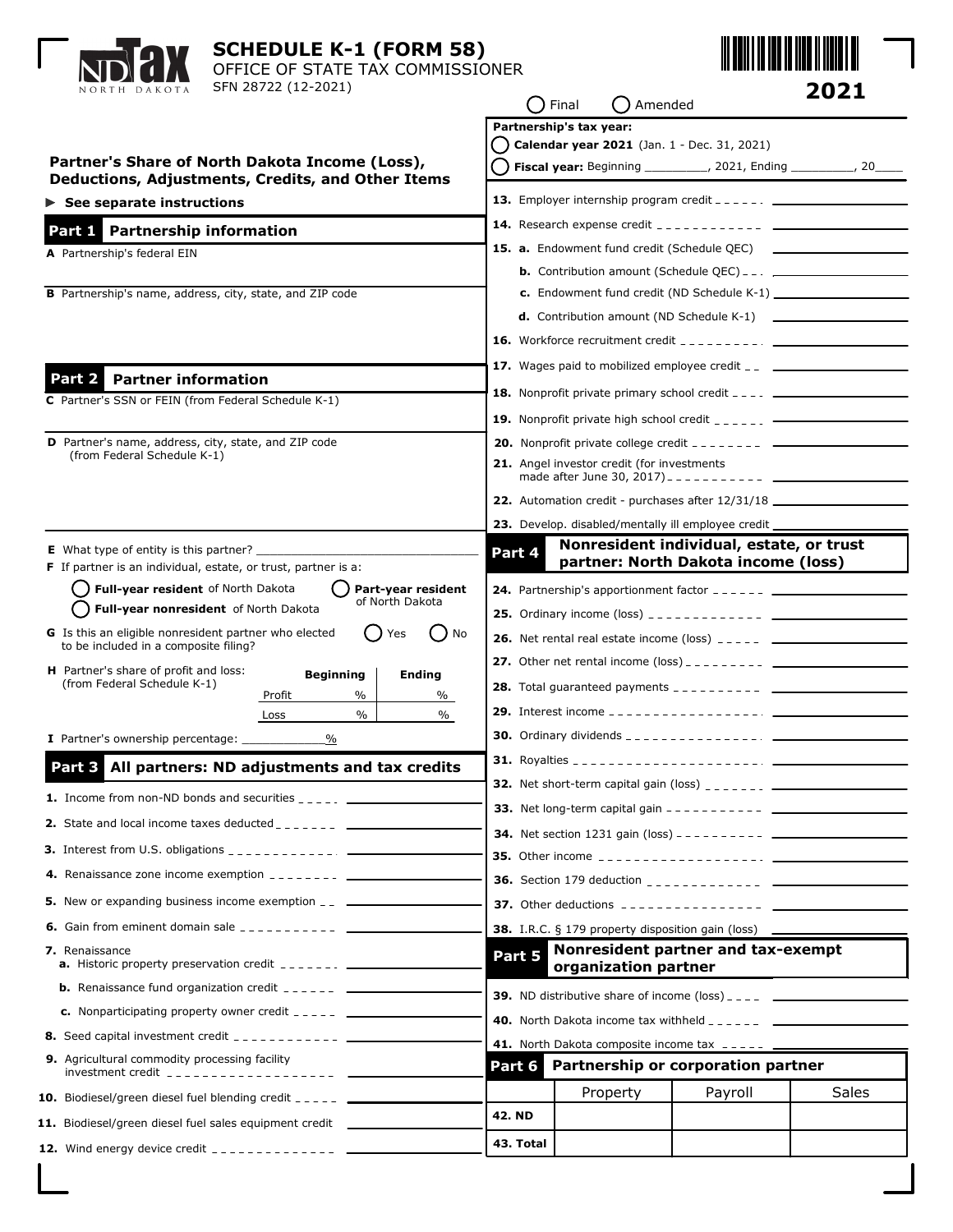# **Purpose of form**

North Dakota Schedule K-1 (Form 58) is a supplemental schedule provided by a partnership to its partners. It provides information the partners may need to complete their North Dakota income tax returns.

**Resident individual, estate, and trust.** If you are a North Dakota resident individual, estate, or trust, your entire distributive share of income from the partnership is subject to North Dakota income tax. You received this schedule only to show your distributive share of the partnership's North Dakota statutory adjustments and tax credits (see Part 3).

**Nonresident individual, estate, or trust.** If you are a nonresident individual, estate, or trust, you are subject to North Dakota income tax on your distributive share of the partnership's income that is apportioned and allocated to North Dakota. You received this schedule to show your distributive share of North Dakota income, gains, losses, and deductions (see Part 4); North Dakota statutory adjustments and tax credits (see Part 3); and North Dakota income tax withheld or paid on your North Dakota distributive share of income (see Part 5).

**Business entity.** If you are a business entity, such as a partnership, corporation, or limited liability company, see the instructions to the applicable North Dakota income tax return for filing and payment requirements. You received this schedule to show your distributive share of the partnership's North Dakota statutory adjustments and tax credits (see Part 3) and your distributive share of the partnership's property, payroll, and sales apportionment factors (see Part 6). If you are a passthrough entity, such as a partnership or S corporation, and your commercial domicile is located outside North Dakota, the schedule will also show your North Dakota distributive share of income and any North Dakota income tax withheld or paid on it (see Part 5).

**Tax-exempt organization.** If you are a taxexempt organization, you received this schedule to show your North Dakota distributive share of income, which is subject to North Dakota income tax if it is subject to federal income tax (see Part 5). It also shows your distributive share of North Dakota statutory adjustments and tax credits, which may apply if you have income subject to North Dakota income tax (see Part 3).

# **General instructions**

The instructions for Parts 3 through 6 of this schedule show where to report the information from Schedule K-1 (Form 58) on your North Dakota income tax return.

**Tax year.** References to a North Dakota form and line number contained in these instructions are references to the form in use for the 2021 calendar year. However, if you file your return on a calendar year basis, but the partnership files its return on a fiscal year basis, report the amounts on your return for the year in which the partnership's fiscal year ends. For example, if the partnership has a fiscal year ending in February 2022, report the amounts from the 2021 Schedule K-1 (Form 58) on your 2022 tax return. The partnership's tax year is shown at the top of the schedule.

**Composite filing election.** If you elected to include your North Dakota distributive share of income in a composite filing by the partnership, the information provided on the schedule is only for your information. Retain the schedule for your tax records. The composite income tax paid by the partnership satisfies your North Dakota income tax filing and payment obligations with respect to your North Dakota distributive share of income from the partnership. If you later choose to revoke your composite filing election and file your own North Dakota income tax return, follow the instructions to Parts 3 through 6 to transfer the amounts from the schedule to your return.

**Amended Schedule K-1 (Form 58).** If you receive an amended North Dakota Schedule K-1 from the partnership, you generally must file an amended North Dakota income tax return to report the revised information. Attach a copy of the amended Schedule K-1 to your amended North Dakota income tax return. If you previously elected to be included in a composite filing, and you are not changing that election, no action is required and you should retain the amended Schedule K-1 for your tax records.

# **Specific instructions**

#### **Part 3 All partners–North Dakota adjustments and tax credits**

The following lists show where to enter an amount from Part 3 of Schedule K-1 (Form 58) on the North Dakota income tax return. Use the list corresponding to your return. "Not applicable" in the right-hand column means that the item does not apply and must not be entered on your return.

# **Lines 1-23**

*Form ND-1 filer:* Include the amount from this schedule: On: Lines 1-2 Not applicable Line 3 Form ND-1, line 6

Line 4 Sch. RZ, Part 1, line 18

| Line 5   | Form ND-1SA, line 2     |
|----------|-------------------------|
| Line 6   | Not applicable          |
| Line 7a  | Sch. RZ, Part 4, line 7 |
| Line 7b  | Sch. RZ, Part 5, line 4 |
| Line 7c  | Sch. RZ, Part 6, line 6 |
| Line 8   | Sch. ND-1TC, line 4     |
| Line 9   | Sch. ND-1TC, line 3     |
| Line 10  | Sch. ND-1TC, line 6     |
| Line 11  | Sch. ND-1TC, line 7     |
| Line 12  | Not applicable          |
| Line 13  | Sch. ND-1TC, line 8a    |
| Line 14  | Sch. ND-1TC, line 9a    |
| Line 15a | Sch. ND-1TC, line 15b   |
| Line 15b | See instructions to     |
|          | Form ND-1, line 4       |
| Line 15c | Sch. ND-1TC, line 15b   |
| Line 15d | See instructions to     |
|          | Form ND-1, line 4       |
| Line 16  | Sch. ND-1TC, line 11a   |
| Line 17  | Sch. ND-1TC, line 13    |
| Line 18  | Sch. ND-1PSC, line 4    |
| Line 19  | Sch. ND-1PSC, line 13   |
| Line 20  | Sch. ND-1PSC, line 22   |
| Line 21  | Sch. ND-1TC, line 21    |
| Line 22  | Sch. ND-1TC, line 22    |
| Line 23  | Sch. ND-1TC, line 23    |

#### *Form 38 filer:*

Include the amount from this schedule: On: Lines 1-2 Not applicable Line 3 Form 38, page 2, Part 1, line 4a Line 4 Sch. RZ, Part 1, line 18 Line 5 Form 38, page 2, Part 1, line 4d Line 6 Not applicable Line 7a Sch. RZ, Part 4, line 7 Line 7b Sch. RZ, Part 5, line 4 Line 7c Sch. RZ, Part 6, line 6 Line 8 Sch. 38-TC, line 3 Line 9 Sch. 38-TC, line 2 Line 10 Sch. 38-TC, line 4 Line 11 Sch. 38-TC, line 5 Line 12 Not applicable Line 13<br>
Line 14<br>
Sch. 38-TC, line 7a<br>
Sch. 38-TC, line 7a Sch. 38-TC, line 7a Line 15a Sch. 38-TC, line 12c Line 15b Form 38, page 2, Part 1, line 2 Line 15c Sch. 38-TC, line 12c Line 15d Form 38, page 2, Part 1, line 2 Line 16 Sch. 38-TC, line 9a Line 17 Sch. 38-TC, line 11 Line 18 Sch. 38-TC, line 15 Line 19 Sch. 38-TC, line 16 Line 20 Sch. 38-TC, line 17 Line 21 Not applicable Line 22 Sch. 38-TC, line 18 Line 23 Sch. 38-TC, line 19